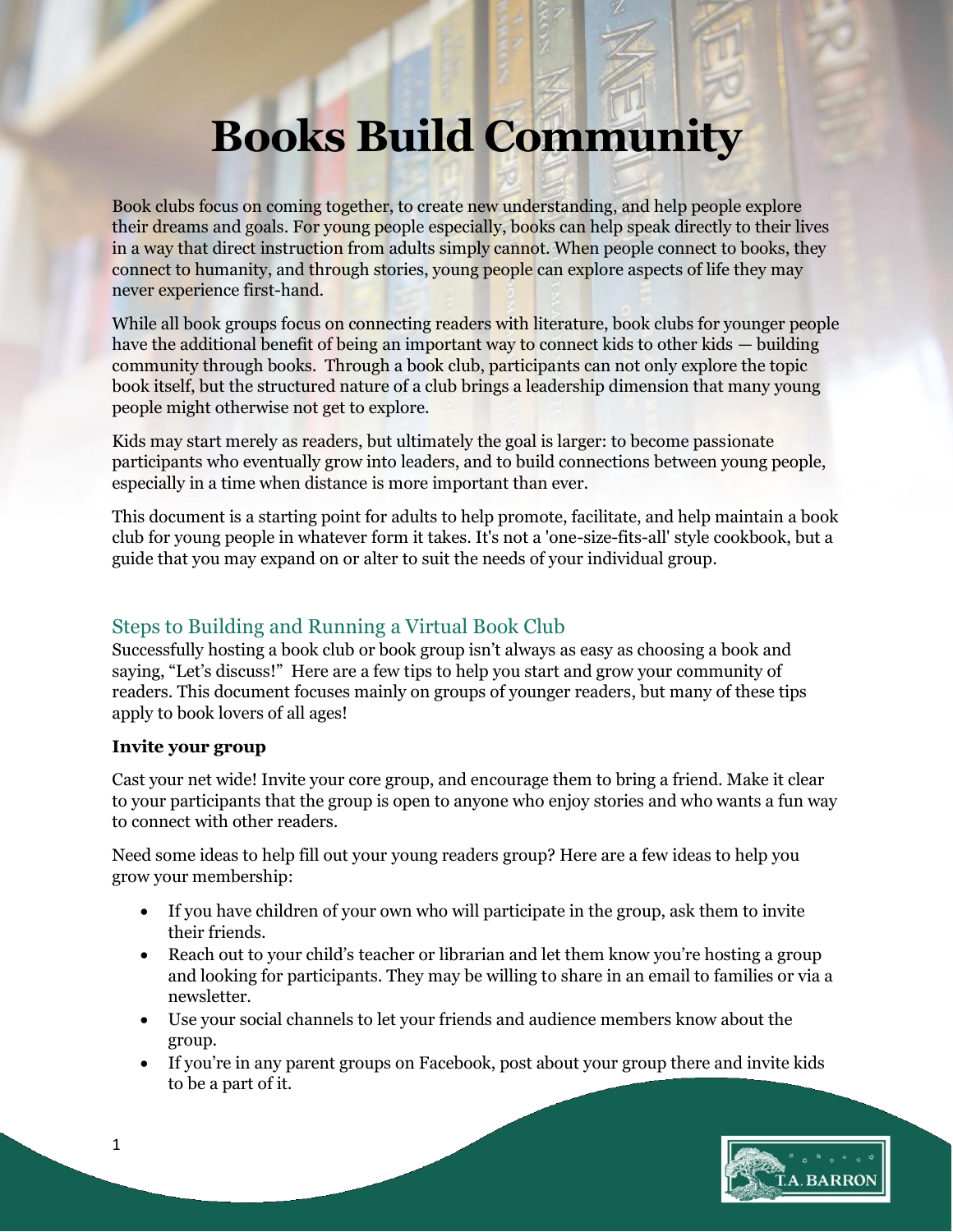#### **Set the meeting date and time**

Holding your meetings virtually can mean greater flexibility on the part of participants, but it can also mean more distractions. Especially in a group for younger readers, working around school, extracurricular, and vacation schedules can be a challenge, but do your best!

### **Start the discussion**

In a new group of young people, it can be tough to get authentic discussion started. Many book groups start with a structured element, where everyone takes turns sharing their thoughts. Consider starting your discussion with a specific question about the book that everyone can contribute to, e.g. "*What was the most memorable scene in the book for you?*" or "*Which character did you relate to the most?*" If your readers are comfortable reading aloud, you can also ask them to take turns opening the session by reading their favorite passages from the book.

### **Direct the conversation**

Use a few prepared questions as your agenda, but be flexible and allow readers to lead the discussion. Even as you ask prepared questions, give your readers plenty of latitude to cover ground they want to cover.

### **Give equal attention to everyone**

Avoid the temptation to allow a handful of voices to dominate the discussion. Notice which voices dominate and which ones get squeezed out, and consider actively engaging the more quiet participants.

If you notice some members consistently left out, you may think about designating someone to start the conversation off each week. Connect with them outside of the group and let them know which question you'd like them to lead with so they can prepare in advance.

# **Balance 'book talk' and personal talk**

Book discussions often lead naturally into topics that relate to our daily lives. A good book group facilitator knows how to balance personal discussion and on-topic chat. It's absolutely fine, and even expected, for the conversation to linger on shared experiences outside the book. However, don't allow your meetings to become a free-for-all, and be sure to direct the conversation back to the book if things stray too far off track

#### **Handle friendly disagreements**

Everyone has the right to their own opinion, and everyone has the right to disagree with it. No one has the right to attack another person, or what that person thinks or feels. If discussions get heated, a good facilitator should remind participants there's no right or wrong way to feel about a book.

If you notice your group often strongly disagrees or you have issues with members talking over one another, think about managing the conversation by controlling who has the floor. With Zoom, as the group host you can control who is able to speak by muting and unmuting participants. Put everyone on mute and ask those who'd like to speak to notify you via the chat option. Then, you can welcome them into the conversation at appropriate times.

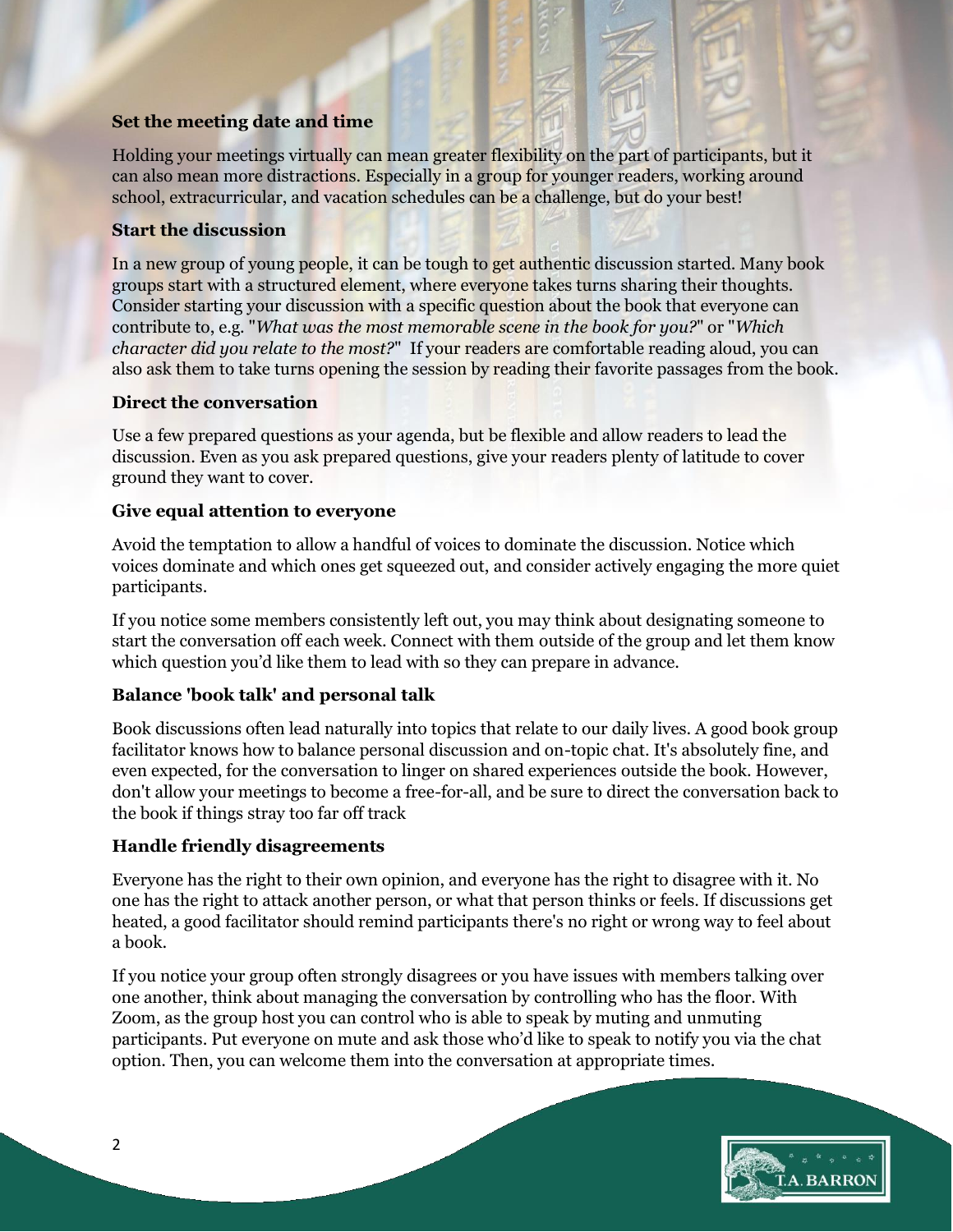## **Expand the learning**

With many students across the country participating in virtual school this fall, your book club members may be eager to take some of their book club offline. There are a number of projects and activities you can encourage your club members to do outside of your meetings. If your group is reading a book from The Merlin Saga, consider suggesting activities like building their own wizard staff or creating their own map of Fincayra. You can suggest a weekly extension or have a long term project they can do over the course of reading the book. It may also be fun to have a presentation day where your participants get to take the floor (or the screen in this case) and share their creations with the group.

# A Quick Guide to Using Zoom

There are a wealth of options for holding virtual meetings these days. You can use any virtual platform you are comfortable on, of course, but one popular option is the free version of Zoom, which currently allows you host meetings of up to 40 minutes, and has a relatively simple-to-use interface.

Below you will find a quick start guide to help you get up and running. We've also included some tips and tricks and solutions to common problems user run into.

### **Step 1: Setup**

The first step in creating a virtual meeting is to <u>set up your Zoom account</u>, if you don't already have one. Once you're all set up, go ahead and sign into your account, and be sure to update your profile with some basic info and a photo. Now you're ready to schedule your first meeting!

Scheduling a virtual meeting is as simple as clicking "Schedule a meeting" and adding your participants to the meeting. You will need their email addresses in order to send them an invitation to participate. Include the topic, date and time, and correct time zone in your invitation to ensure your participants know when your meeting is going to happen

Zoom offers the option to set a meeting password in order to make sure your group isn't interrupted by uninvited guests. To set a password, click on the drop down arrow for *Advanced Options* toward the bottom of the screen, then select *Require Meeting Password*. Set your password using the posted requirements. The password will be provided to participants when you share the link or invite them to your meeting.

 Advanced Options is also where you can elect to record your meeting. To do so, simply check the box that says "Record the meeting automatically". You then choose how to save your recording — either to your computer, or via Zoom with the cloud. You can stop and start recording the meeting at any point once your meeting has begun, but pre-selecting this option will just ensure it's recorded in case you forget to press start on the big day.

# **Step 2: Hosting**

On the day of your first meeting, plan to log onto your computer or enter your Zoom app a little early to get ready. You will need to make sure you've downloaded the Zoom client to your computer or added the app to your phone before starting.